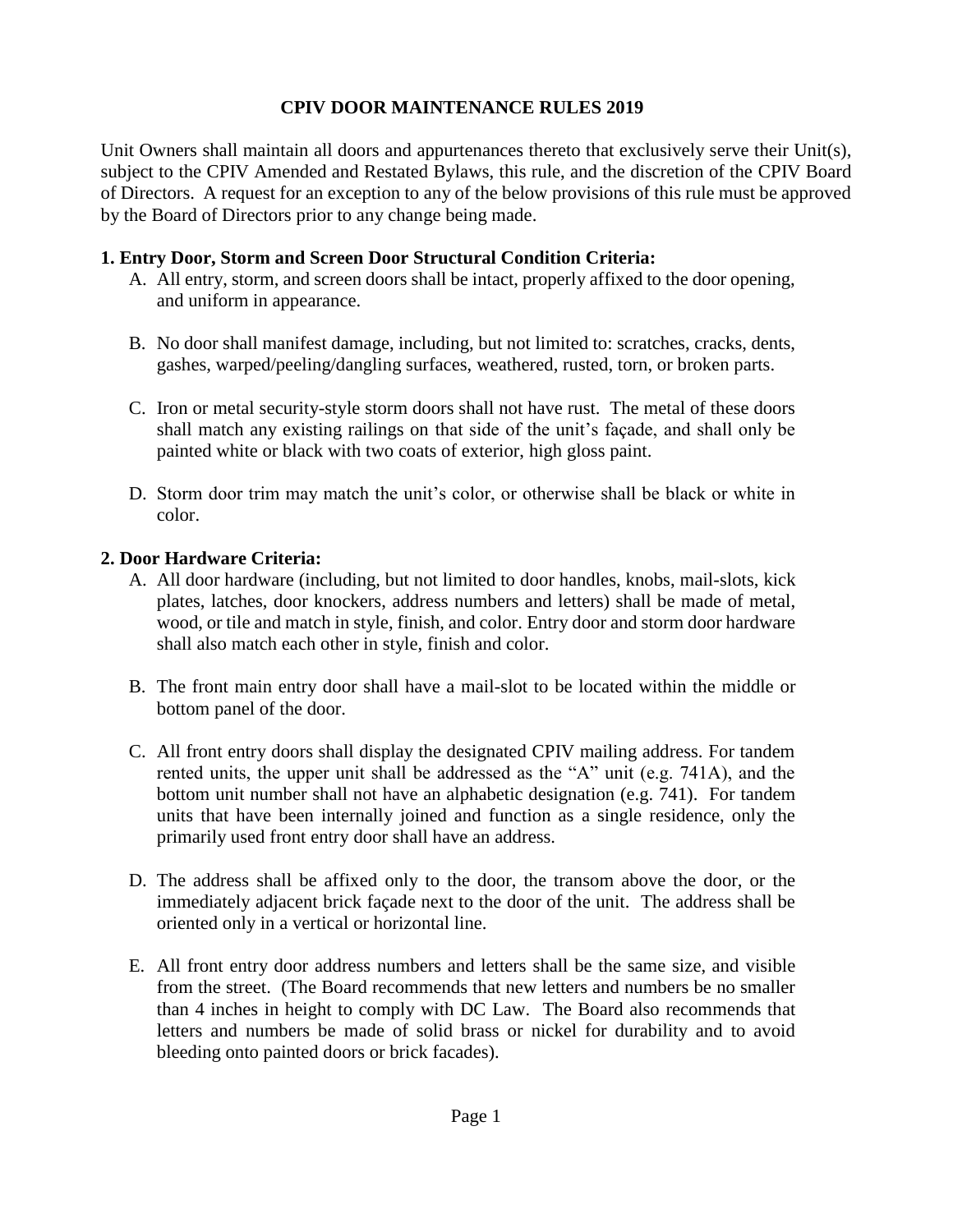F. Self-adhesive plastic, metallic, and decal-styled numbers, letters and similar stickers shall not be permitted on doors, transoms, or brick facades. Addresses affixed to transoms shall be of professional grade and quality and may include professionally painted, engraved or stenciled workmanship.

## **3. Door Paint and Color Criteria:**

- A. All doors shall have a single paint color or natural wood stain finish that compliments the current color palette of the Association, as found in the Site Office at 741 Delaware Avenue, SW, WDC 20024 and at www.capitolparkiv.com.
- B. Pre-existing doors that, in the Board's opinion, are structurally sound, but do not have a paint color that compliments the current color palette of the Association, shall not be required to be changed until the door's structural or paint condition requires maintenance.
- C. Unit Owners who install a new door or paint an existing door shall choose a door color that reasonably matches the current paint color of their unit and compliments the color palette of the units within the Condominium Association as a whole.

Below is the Association's recommended door color palette from which owners may choose. Color swatches can be reviewed in the onsite office or on our website at [www.capitolparkiv.com:](http://www.capitolparkiv.com/)

| <b>Black</b>       | (Black Swan SW6279)        |
|--------------------|----------------------------|
| <b>Blue Gray</b>   | (Still Water SW6223)       |
| <b>Brick Red</b>   | (Flower Pot SW6334)        |
| Dark Brown         | (Polished Mahogany SW2838) |
| Deep Charcoal Gray | (Andiron SW6174)           |
| Green              | (Shamrock SW6454)          |

D. Unit owners shall apply two coats of high quality exterior gloss paint or wood stain.

#### **4. Tandem Unit Doors Criteria (Units with Two Doors):**

- A. All tandem unit doors shall be identical:
	- 1. Both doors shall match in style.
	- 2. Both doors shall match in color.
	- 3. All hardware shall match in style and finish.
	- 4. Both doors shall have either matching storm and/or security doors, or not have them on either door.
- B. For tandem rented units, the upper unit shall be addressed as the "A" unit (e.g. 741A), and the bottom unit number shall not have an alphabetic designation (e.g. 741). For tandem units that have been internally joined and function as a single residence, only the primarily used front entry door shall have an address.

# **5. Lights and Light Fixture Criteria:**